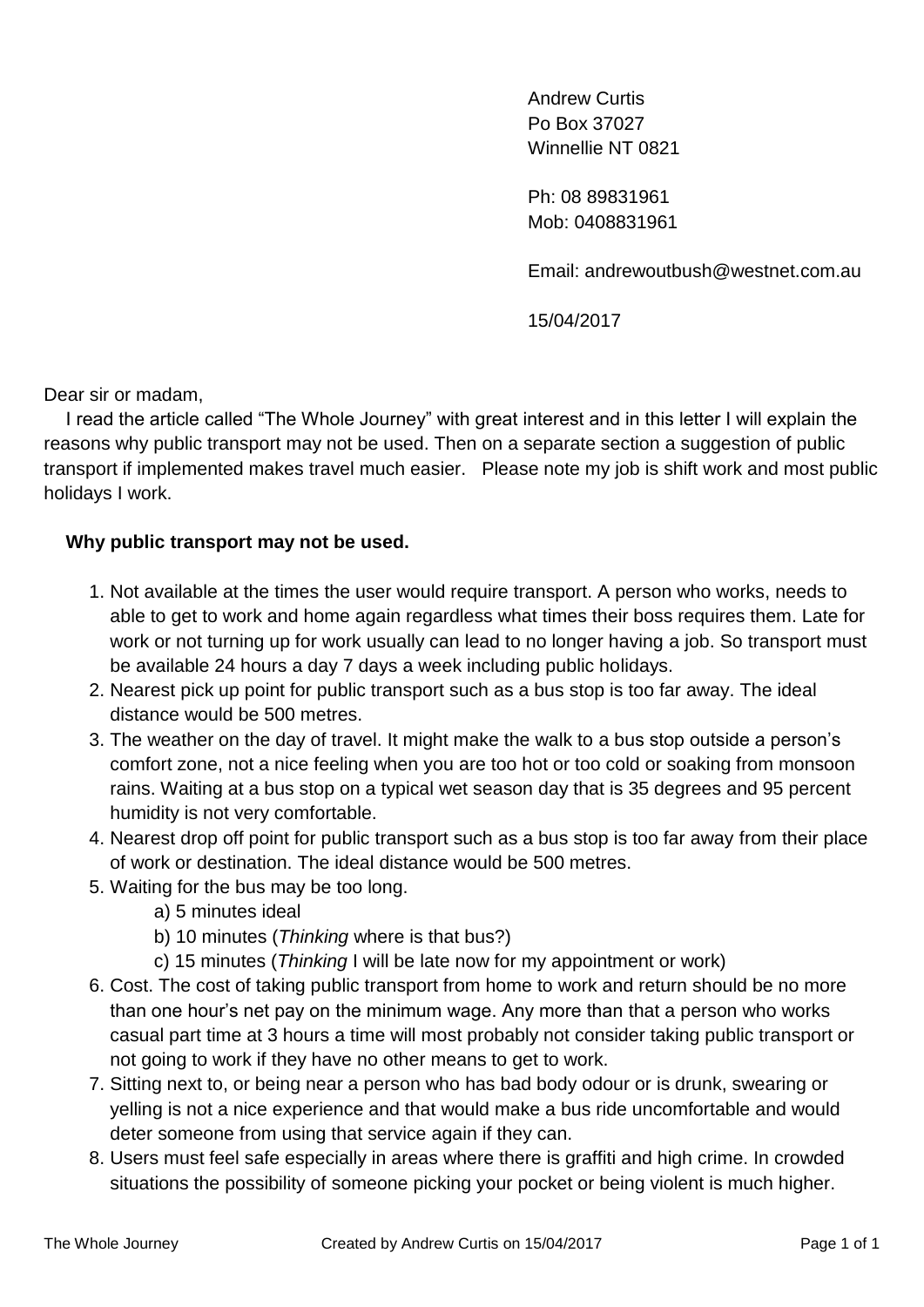- 9. Lack of amenities that are open and fully functioning at the time required. If all stalls are full at the time required can cause serious embarrassment for those that cannot use the toilet. A simple test to determine if there are enough toilets on the trip is what I refer to as the 20/20 test. That means 20 minutes between toilets and 20 seconds to get on the toilet seat. Every 20 minutes there should be a toilet within 100 metres. Please be aware for those that have bowel or bladder problems this may even be too few. That is why they stay home until they feel their tummy's have settled enough to go away from a rest room.
- 10. Being approached by someone begging. **Begging** or **panhandling** is the practice of imploring others to grant a favour, often a gift of [money,](https://en.wikipedia.org/wiki/Money) with little or no expectation of reciprocation. Beggars may be found in public places such as transport routes, urban parks, and near busy markets. Besides money, they may also ask for food, drink, cigarettes or other small items.
- 11. A small person or child or someone in a wheelchair may find it difficult to read signs because something or someone bigger than them is blocking the view to see the sign. Especially in crowded situations.
- 12. A person may have low literacy and numeracy skills making it very hard for them to read and understand signs and timetables.
- 13. A person may want to carry stuff with them such as shopping and have no safe place to put it while using public transport. The shopping may need to be kept cool. When using a private car an esky in the car serves this purpose.
- 14. If a person uses their private transport to get to a public transport pickup point such as a train station they need a safe and secure place to leave their private transport until they return. Their private transport could be anything that they used such as a car, motorbike, pushbike or horse.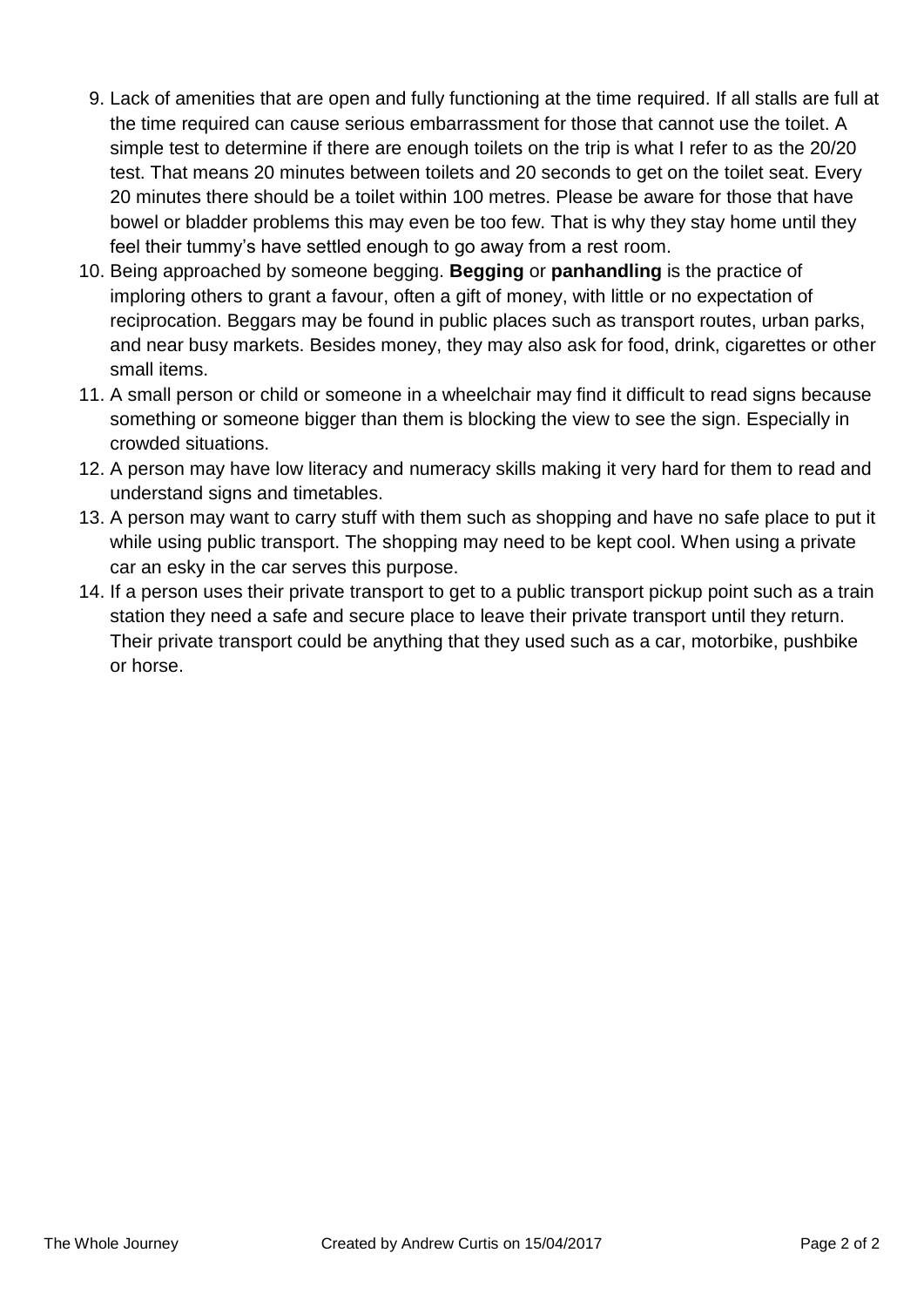## **Public Transport comments**

- 1. Running public transport such as trains, buses and other vehicles that are nearly empty is not very efficient and therefore is expensive to run.
- 2. In low population areas running public transport vehicles every 15 minutes or more often for 24 hours a day and 7 days a week may result in the public transport vehicles being empty with no passengers or having very few passengers especially in off peak usage times.
- 3. In order for public transport to be an alternative for private transport the public transport must mimic the service of private transport such as a car.
- 4. A person's car is available 24 hours a day 7 days week and they can use it whenever the owner wishes. Provided the car is not being serviced or repaired making it unusable at the time.

## **Public transport suggestion**

Two types of vehicles are used. Both vehicles could be designed to have the capacity to hitch a ride on other forms of transport such as a flat train carriage or large truck. The locking mechanism to hold the vehicle on the train carriage could be similar to how they hold shipping containers.

Type 1 is like any small car or driverless car that can carry a person that does not require any devices such as wheel chairs or electric scooters.

Type 2 is bigger to allow people who use electric scooters to drive their scooter with them still in the scooter inside the vehicle. When a person uses this vehicle they stay in their scooter and drive their scooter inside the vehicle and of the vehicle to leave the vehicle.

A person who uses this form of transport does the following:

- a) Calls the vehicle using a device such as an app on their mobile phone
- b) Specify the type of vehicle they need, where they are, and where they are going.
- c) Vehicle collects them at their location wait time roughly 5 minutes.
- d) When the passenger leaves the vehicle at the destination the vehicle leaves to collect it's next passenger

This is very similar to a taxi. Exempt taxis cannot take electric scooters and at most times are far too expensive for those on low net incomes to use.

Each vehicle should have a digital map display to show where it is and where it is going with an estimated time of arrival for the destination. This avoids the passenger from panicking. A person who is not sure may panic if they do not know what is happening.

For trips up to 20 minutes long these vehicles may do the following.

- a) Pick up passenger
- b) Drive to train station
- c) Drive onto train carriage and lock in place
- d) Train takes vehicle to a required train station
- e) At that station vehicle unlocks and drives of train carriage
- f) Vehicle resumes journey and takes passenger to their destination
- g) When the passenger leaves the vehicle at the destination the vehicle leaves to collect it's next passenger